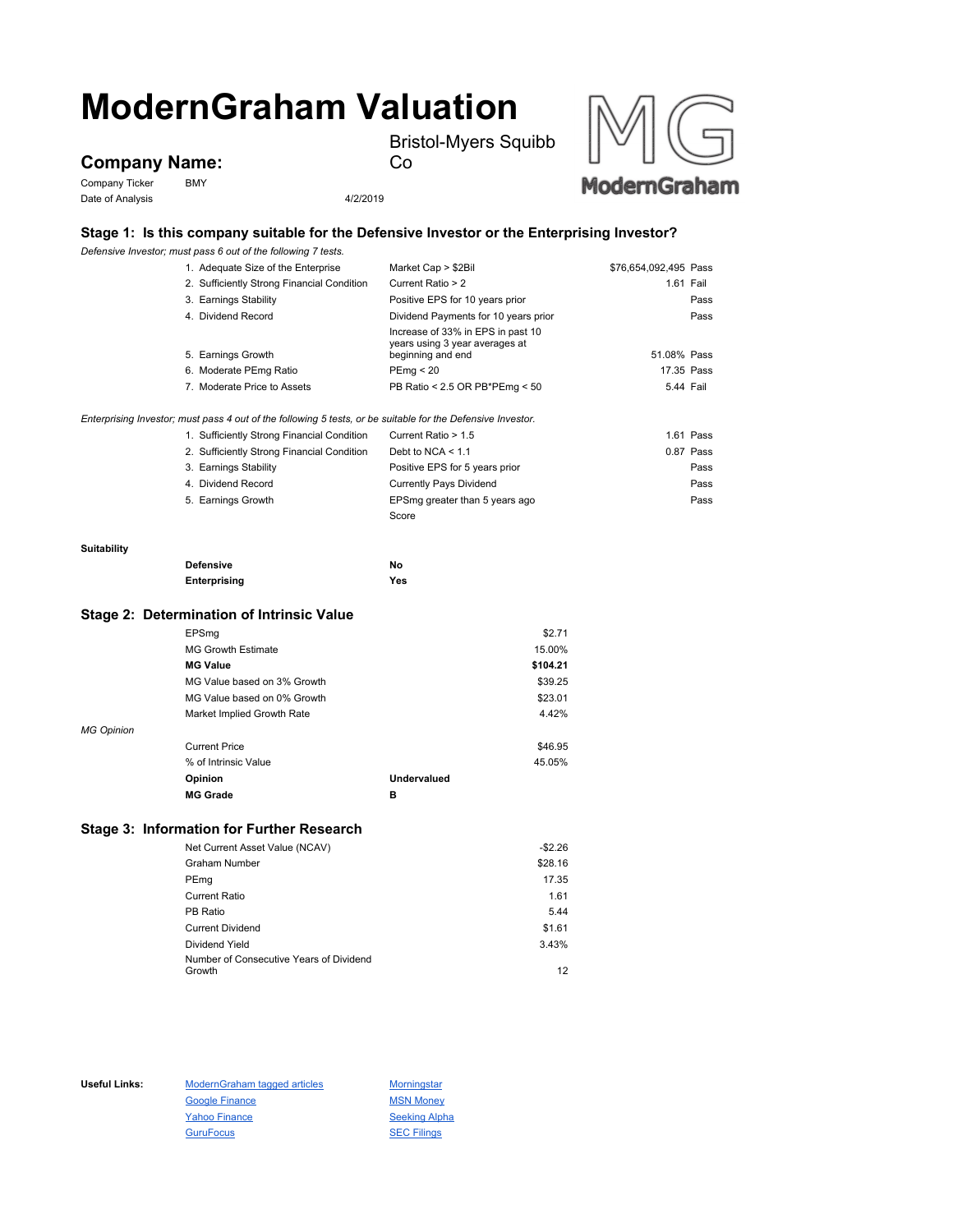| <b>EPS History</b> |        | <b>EPSmg History</b>                 |                  |
|--------------------|--------|--------------------------------------|------------------|
| Next Fiscal Year   |        |                                      |                  |
| Estimate           |        | \$4.10 Next Fiscal Year Estimate     | \$2.71           |
| Dec2018            | \$3.01 | Dec2018                              | \$1.90           |
| Dec2017            | \$0.61 | Dec2017                              | \$1.36           |
| Dec2016            | \$2.65 | Dec2016                              | \$1.65           |
| Dec2015            | \$0.93 | Dec2015                              | \$1.24           |
| Dec2014            | \$1.20 | Dec2014                              | \$1.45           |
| Dec2013            | \$1.54 | Dec2013                              | \$1.85           |
| Dec2012            | \$1.16 | Dec2012                              | \$2.21           |
| Dec2011            | \$2.16 | Dec2011                              | \$2.69           |
| Dec2010            | \$1.79 | Dec2010                              | \$2.74           |
| Dec2009            | \$5.34 | Dec2009                              | \$2.91           |
| Dec2008            | \$2.62 | Dec2008                              | \$1.61           |
| Dec2007            | \$1.09 | Dec2007                              | \$1.15           |
| Dec2006            | \$0.81 | Dec2006                              | \$1.20           |
| Dec2005            | \$1.52 | Dec2005                              | \$1.35           |
| Dec2004            | \$1.21 | Dec2004                              | \$1.29           |
| Dec2003            | \$1.59 | Dec2003                              | \$1.37           |
| Dec2002            |        | \$1.06 Balance Sheet Information     | 12/1/2018        |
| Dec2001            |        | \$0.95 Total Current Assets          | \$17,160,000,000 |
| Dec2000            |        | \$1.84 Total Current Liabilities     | \$10,654,000,000 |
| Dec1999            |        | \$1.81 Long-Term Debt                | \$5,646,000,000  |
|                    |        | <b>Total Assets</b>                  | \$34,986,000,000 |
|                    |        | Intangible Assets                    | \$7,629,000,000  |
|                    |        | <b>Total Liabilities</b>             | \$20,859,000,000 |
|                    |        | Shares Outstanding (Diluted Average) | 1,637,000,000    |